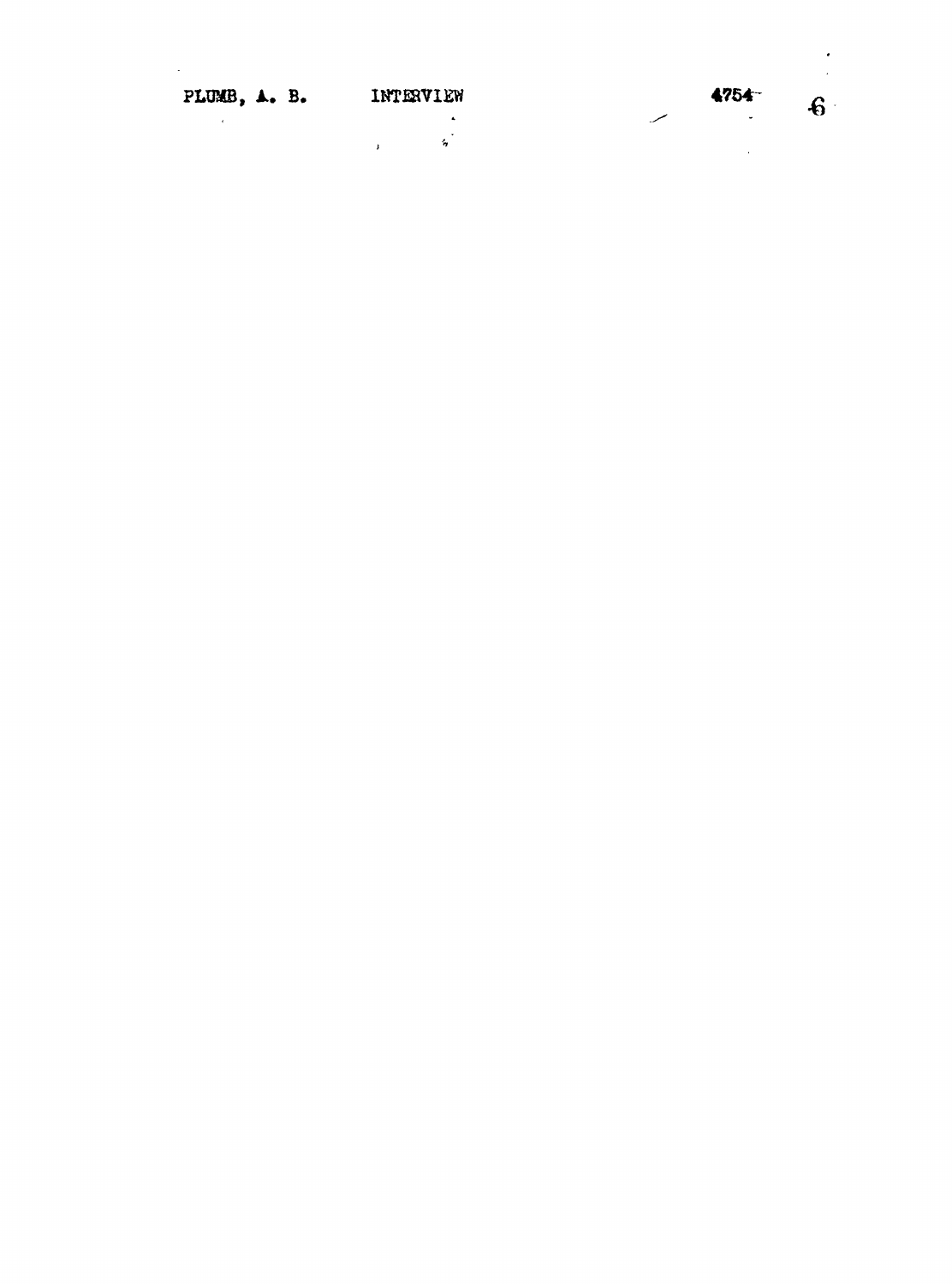|    | <b>FLUMB, A. B.</b> $\cdot$ ( INTERVIEW.<br>BIOGRAPHY FORM                    | $Form A-(S-149)$                                                                                                                                                                                                                   |
|----|-------------------------------------------------------------------------------|------------------------------------------------------------------------------------------------------------------------------------------------------------------------------------------------------------------------------------|
|    | WORKS EROGRESS ADMINISTRATION                                                 |                                                                                                                                                                                                                                    |
|    | Indian-Pioneer History Project for Oklahoma                                   |                                                                                                                                                                                                                                    |
|    |                                                                               |                                                                                                                                                                                                                                    |
|    |                                                                               |                                                                                                                                                                                                                                    |
|    |                                                                               |                                                                                                                                                                                                                                    |
|    |                                                                               | This report made on (date) July 7. 193 7                                                                                                                                                                                           |
|    |                                                                               |                                                                                                                                                                                                                                    |
|    |                                                                               |                                                                                                                                                                                                                                    |
|    |                                                                               |                                                                                                                                                                                                                                    |
|    | 2. Post Office Address Tonkawa, Oklahoma.                                     |                                                                                                                                                                                                                                    |
|    |                                                                               | 3. Residence address (or location) 508 East Grand Ave.                                                                                                                                                                             |
|    | 4. DATE OF BIRTH: Month <b>August</b> Day 6 Year 1865                         |                                                                                                                                                                                                                                    |
|    |                                                                               |                                                                                                                                                                                                                                    |
|    |                                                                               |                                                                                                                                                                                                                                    |
|    |                                                                               |                                                                                                                                                                                                                                    |
|    | 6. Name of Father John B. Plumb                                               | Place of birth <b>Maine</b>                                                                                                                                                                                                        |
|    | Other information about father                                                |                                                                                                                                                                                                                                    |
| 7. | Name of Mother Martha Yates Plumb Place of birth Lows                         |                                                                                                                                                                                                                                    |
|    |                                                                               |                                                                                                                                                                                                                                    |
|    | Other information about mother<br>$\mathbf{A} = \mathbf{A} \times \mathbf{A}$ |                                                                                                                                                                                                                                    |
|    |                                                                               |                                                                                                                                                                                                                                    |
|    |                                                                               | Notes or complete narrative by the field, worker dealing with the life and<br>s'ory of the person interviewed. Refer to Manual for suggested subjects<br>and questions. Continue on blank sheets if necessary and attach firmly to |
|    | this form. Number of shiets attached.                                         |                                                                                                                                                                                                                                    |
|    |                                                                               | $\mathcal{X}$                                                                                                                                                                                                                      |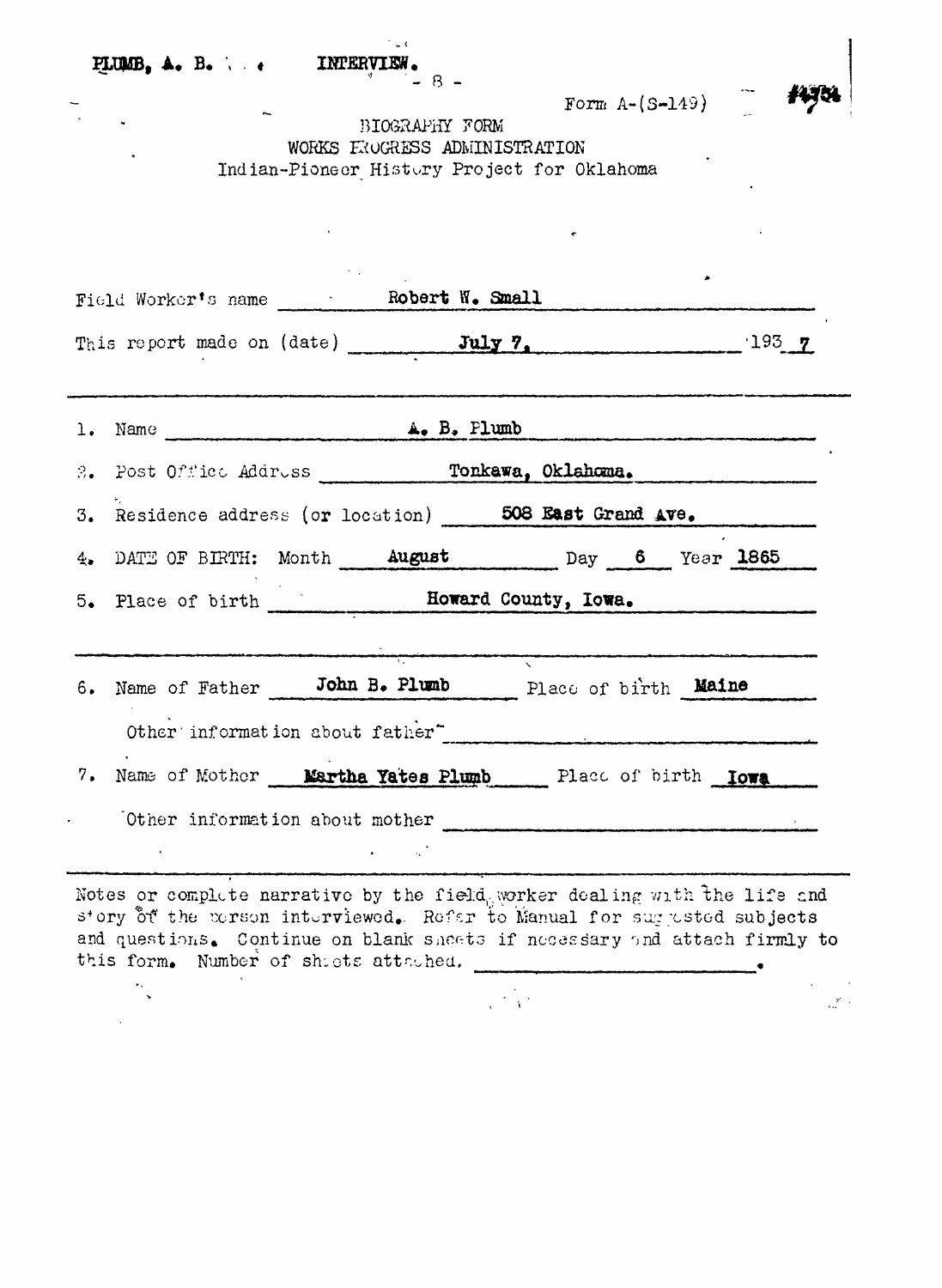**> ... 8** An Interview with Mr. A. B. Plumb, Tonkawa. **By - Robert W. Snail, Field Worker. July 7, 1937.**

**When I was a email child my fether moved from lore end settled in Cowley County, Kansas^in 1871. Soon after\* nerd my father built a large,three room^log house on e** i<br>11 p.e **farm vest of Arkansas City, Kansas, not t&t from the south** line of the state. This house, because of its strongly built walls of large logs and its roomy dimensions, soon became a neighborhood "Fort" or place of refuge when the neighborhood experienced what was called an "Indian Scare". On such occasions our house would be almost filled with women and children of the neighborhood, and the men, coming sooner or later, usually brought their trusty old musket riflas or such fire arms as they possessed, and occasionally someone would bring to our home the favorite milch cow or some housshold treasure or personal belonging of interest or value. Because of the close proximity of our community to the Indian Territory and the constant fear that rested upon most of the people, and especially upon the women, because of the tales of depredation and of raids committed by the Indians, the least alarm that might be felt in the community

**Indians ,the least alarm that might be felt in the cotozauiity**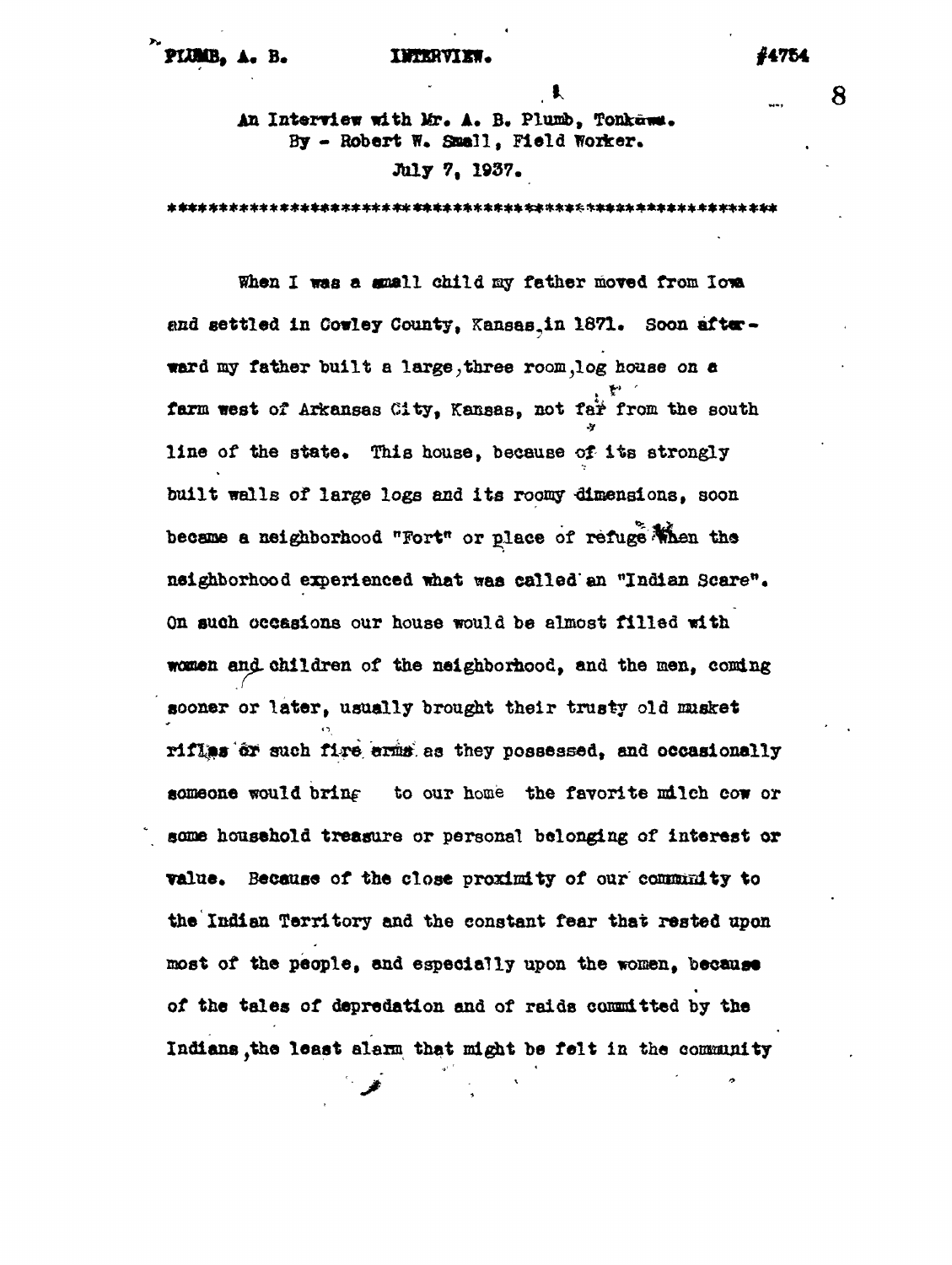often fanned into frenzied excitement which invariably resulted in our "Fort" being suddenly filled with women and children shivering with fear. Many of these tales of horror were merely current gossip and were spt to be much exsggerated.

My father accompanied Captain Payne on some of his trips into the country that is now Oklahoma.

In the summer of 1883 I helped cut- and stack one hundred tona of prairie hay on and near Red Rock: Greek in Indian Territory; at the same time, and adjacent to us two other crews of workers were engaged in this same work. each crew putting up the same amount of hay.

About 1885, I was one of a caravan of freighters engaged in hauling commissary provisions from Arkansas City to Purcell, Indian Territory, and to other points. -Loading our wagons with as heavy a load as our teams could pull over ordinary roads we set cut upon one occasion for Purcell. The road, often meandering here and there to keep upon high ground or to avoid rough, broken or hilly sections of country, would hardly be called a road today.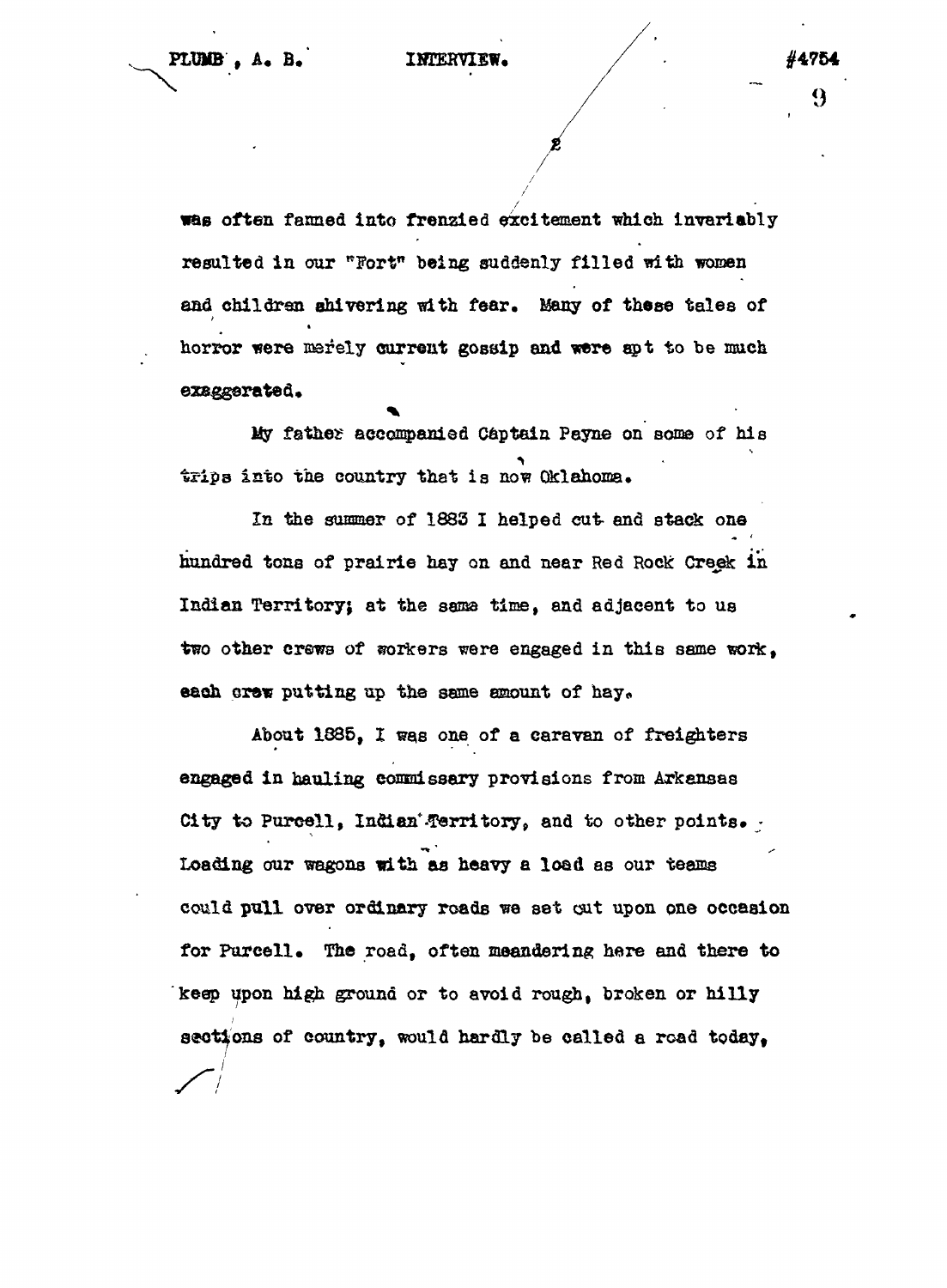$\bf{3}$ 

but it served the purpose of leading us to our destination i f no misfortune overtook us. Leaving Arkansas City on the north we moved across the Arkansas River and out upon the high level prairie of what is now Kay County, crossing the Salt Fork River just west of the present site of Tonkawa, at what was known as "Yellow Bull" crossing. Then out upon the prairies again, but farther along this mostly southern course, we drove through rough sandy and hilly country, sometimes covered with a dense growth of black-jack trees. ?»e passed through the section that is now Oklahoma City, and on our southerly course we passed the place where now stands our University of Oklahoma at Norman. We went farther on until we approached the east bank of the South Canadian River where now stands a magnificent state bridge at the eastern limits of Purcell. In those days it was merely a ford or a crossing on one of the most dangerous and treacherous streams known in the western country.

Halting our weary teams on the eastern banks of this dreaded river crossing, we approached its low, sandy banks, cautiously stepped down upon its quicksand bed, with buckets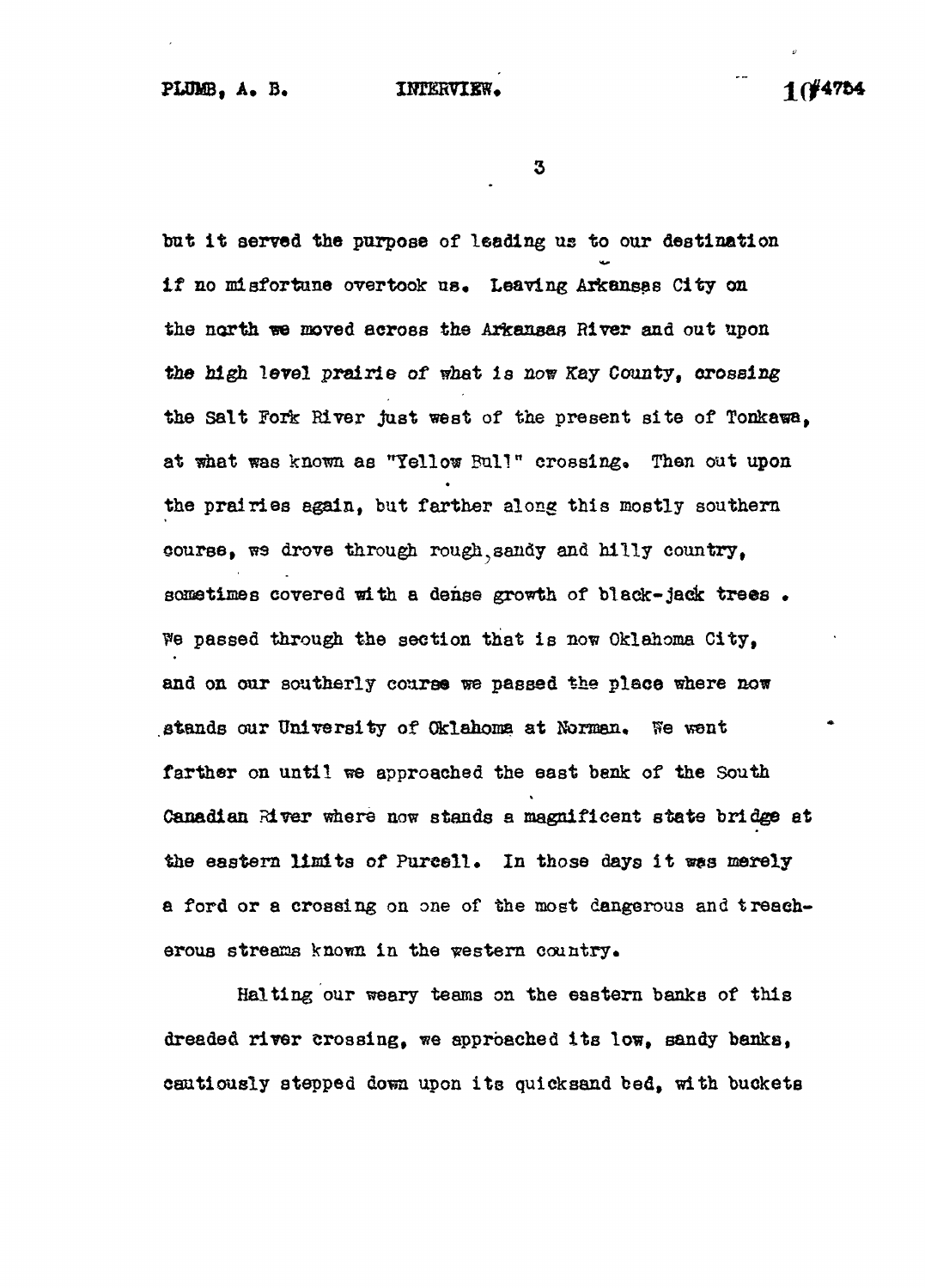in our hands to get water for our thirsty teams. There was not much water in the river, but the shining expanse of sand that lay between its banks brought a tremor of fear and dread and yet we knew we had to cross this quicksand with our teams and wagons, so we walked out upon the dry parts of the river bed to examine the "quickness" of its sandy bed, for we had often heard of teams and wagons that had become stalled in this river and had been swallowed up by its treacherous quicksand. Finally we started across, the nerves of every driver keyed to high tension, a strong firm grip on the lines that guided our teams, end a watchful eye for the least indication of quicksand beneath our horses feet, and. we all crossed safely and took a deep breath of relief on the western bank, for here upon a hill overlooking the dreaded"river of rivers" was the village of Purcell, our deset tination.

Since we did not want to repeat the *kerne* experience of drossing the river again that evening we decided to pitch camp for the night in Purcell, and start on our return journey the next morning. The night was bright with moon and stars, not a cloud in sight; the next morning we arose from our slumber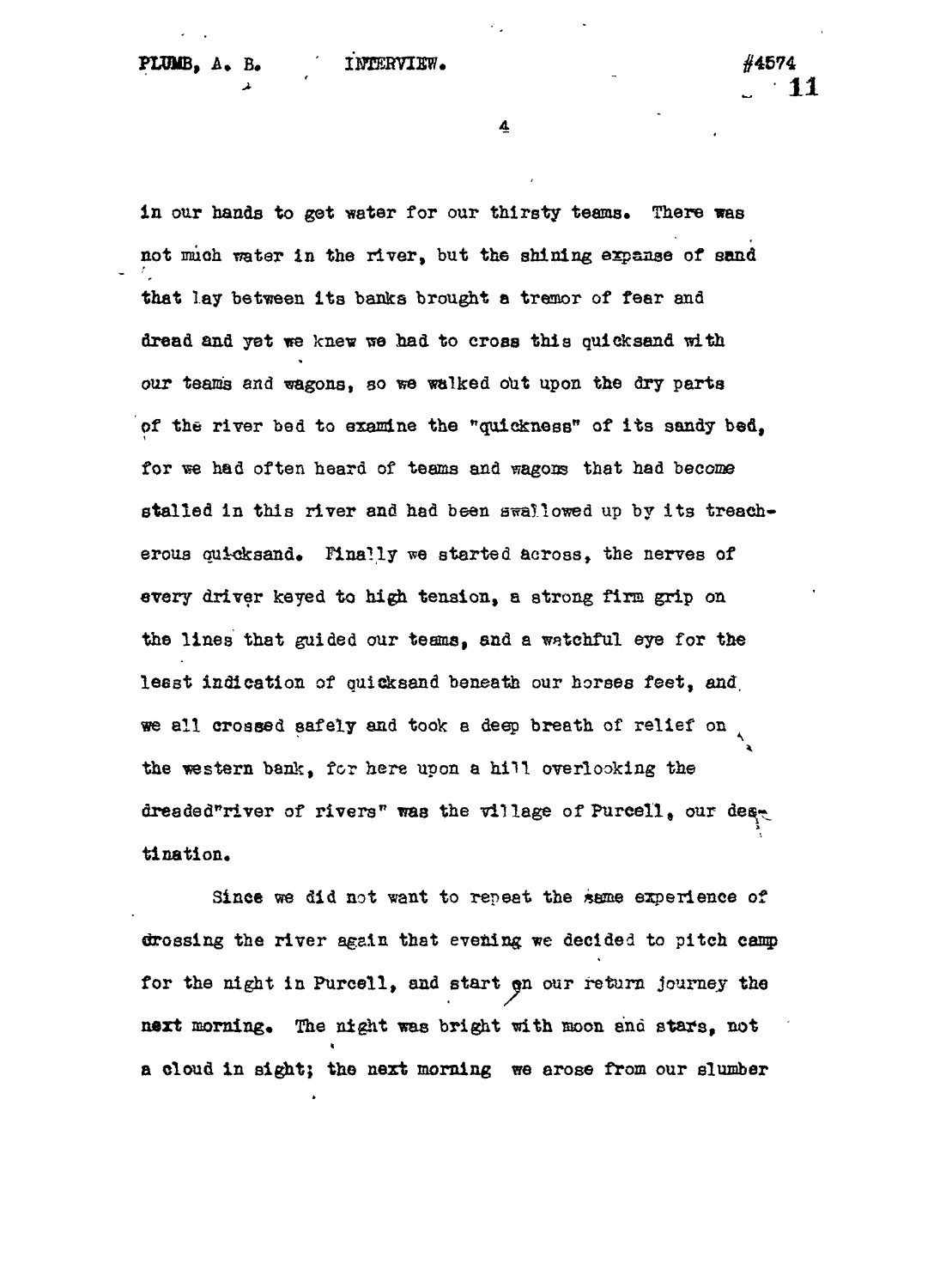$\sum_{i=1}^{n}$ 

12.

5

and after our breakfast of bacon and black coffee, hitched our teams to the wagons and started out; upon reaching a point where we had a commanding view of the river, we observed to our horror and astonishment that the river bed was completely covered with a rolling, muddy, sandy water. A rise on the head waters of the river had come down in the night and caught us on the other side. We drove down to the bank of the river and gazed at the broad expanse of muddy water that stretched from one bank to the other; we thought we should have to remain for days, possibly, before we should be able to cross it, but we had not loitered on the river bank a great while until some man drove up to the bank of the river in a wagon and only halting momentarily, he drove down into the water and across and out upon the opposite bank, and on he went; this gave us the courage we needed, and we decided to follow as near the course he had gone as we poss sibly could, so, into the water we drove, one at a time, and across the murky expanse and safely we reached the eastern side; again we breathed with relief for we had twice crossed the most dreaded river of the West.

On a trip to the Pawnee Agency with a caravan of wagons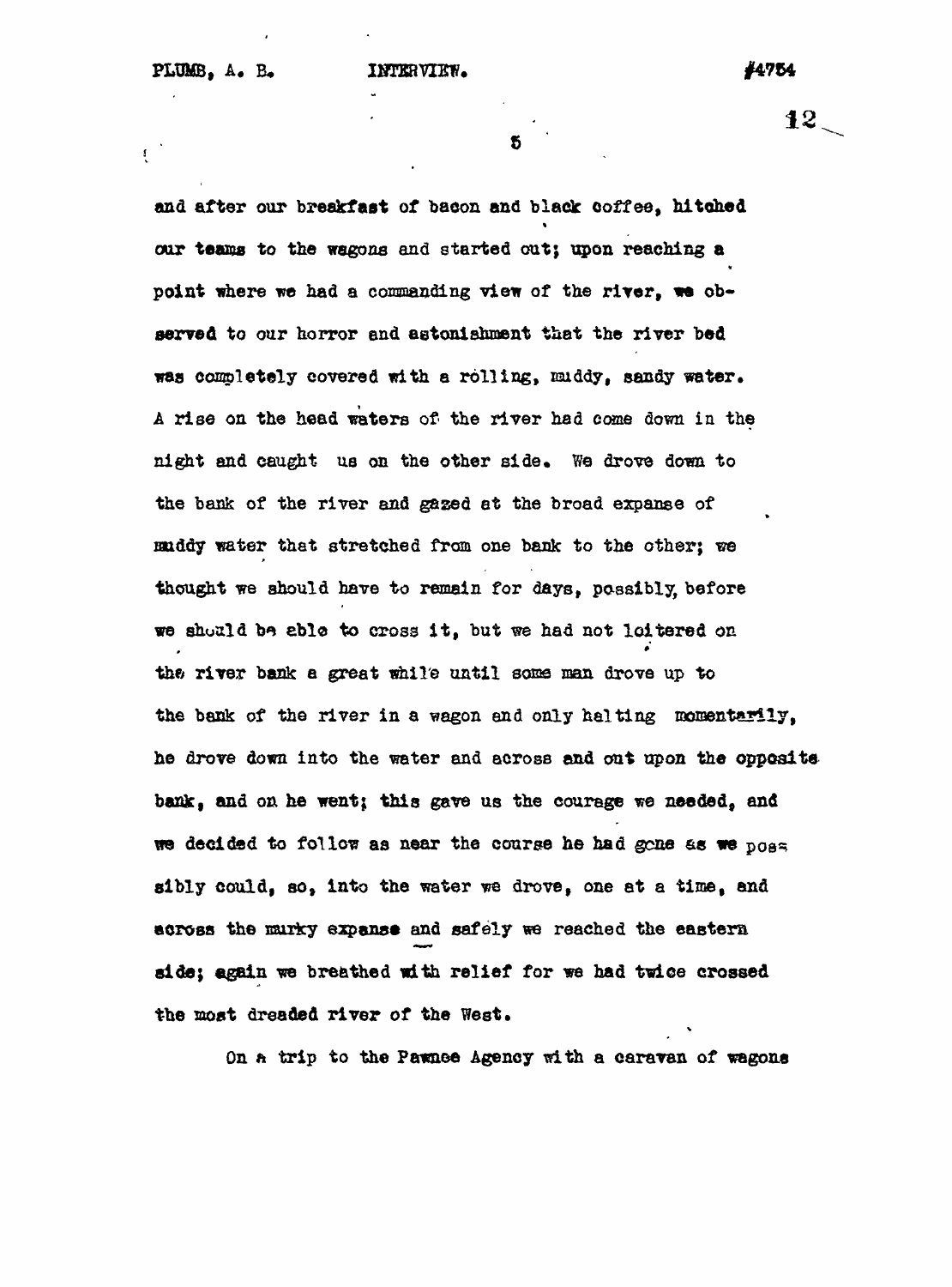**e**

loaded with shelled corn, one of our wagons happened to get an axle broken; we went to the Agency and borrowed an axe and a brace and bit, cut down a big ash tree and hewed out an axle for the wagon, replaced the broken one and proceeded on our way; this was soon after the trip to Purcell. On our freighting trips across the country, no houses dotted the trailway we pursued. If rain, snow, or atorm came upon us we had to seek the best shelter we could in our wagons. If rain put out our fire and we had nothing cooked to eat, we had to do without until the rain stopped. We usually went as well prepared for all kinds of weather conditions as we could afford, and we learned to maintain that pioneer apirit and courage which were essential to the that pioneer spirit and courage which  $\mathcal{A}$  is the essential to the essential to the essential to the essential to the essential to the essential to the essential to the essential to the essential to the essential to t

A few days prior to the opening of the "Cherokee  $A = \frac{1}{\sqrt{2\pi}} \int_{0}^{\infty} \frac{1}{\sqrt{2\pi}} \, e^{-\frac{1}{2} \left( \frac{1}{2} \right)} \, e^{-\frac{1}{2} \left( \frac{1}{2} \right)} \, e^{-\frac{1}{2} \left( \frac{1}{2} \right)} \, e^{-\frac{1}{2} \left( \frac{1}{2} \right)} \, e^{-\frac{1}{2} \left( \frac{1}{2} \right)} \, e^{-\frac{1}{2} \left( \frac{1}{2} \right)} \, e^{-\frac{1}{2} \left( \frac{1}{2} \right)} \, e^{-\frac{1}{2} \left( \frac$ Strip<sup>1</sup> and we need to the total to the total to the opening; the opening; the opening; though  $\alpha$ for two days and nights; when nights; when  $\sigma$  is  $\sigma$  is  $\sigma$  is  $\sigma$  is  $\sigma$  is  $\sigma$  is  $\sigma$  is  $\sigma$  is  $\sigma$  is  $\sigma$ 

 $\mathcal{L}$  and remain for the night. If a manifold and remain for the night. If a manifold  $\mathcal{L}$  a manifold  $\mathcal{L}$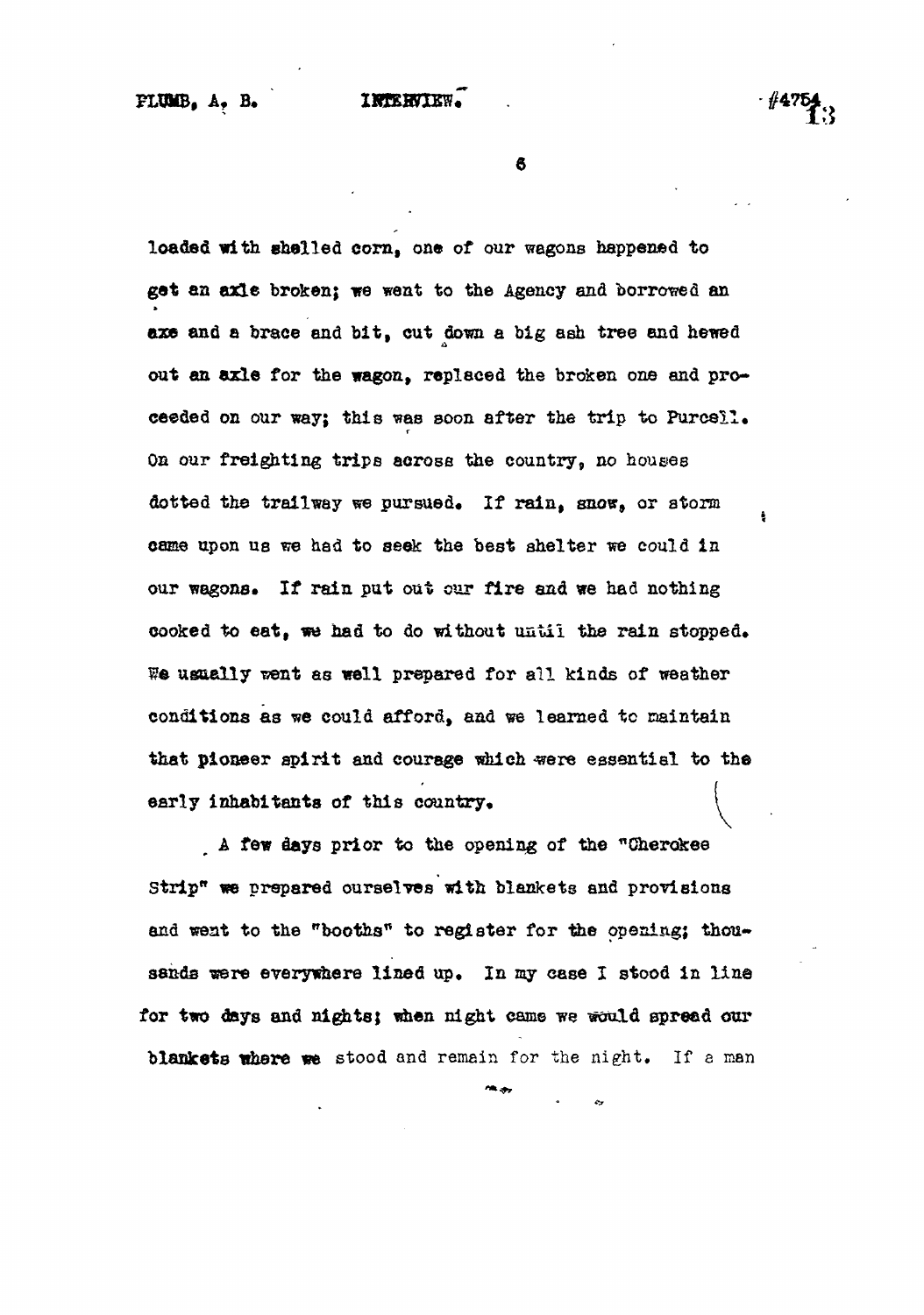**A. B.**

INTERVIEW.

7

 $\lambda$ 

left his place at any time the man next to him in the line would hold his place until he returned. A very reliable report was current soon after this registration that a farmer living near this host of humanity had sold enough drinking water to the crowd to pay the mortgage off on his farm.

On September 16, 1893, at "high noon" the gun was. fired that signaled our departure. The crowd rode every kind of conveyance then known.

Off with a mad rush we started and pell mell over the broad freshly turned prairies «e scattered in desperate efforts to beat the other fellow. Two other men and I driving a spring wagon left the "line" just south of Arkansas City, Kansas, and headed south; over the country we drove at break-neck speed until we reached a place which *"m* staked for our claims.

We later learned that our claims were forty miles from Arkansas City, and the time in making this drive was two hours and forty minutes by the watch. The next day I borrowed a plow from a neighboring claimant and plowed a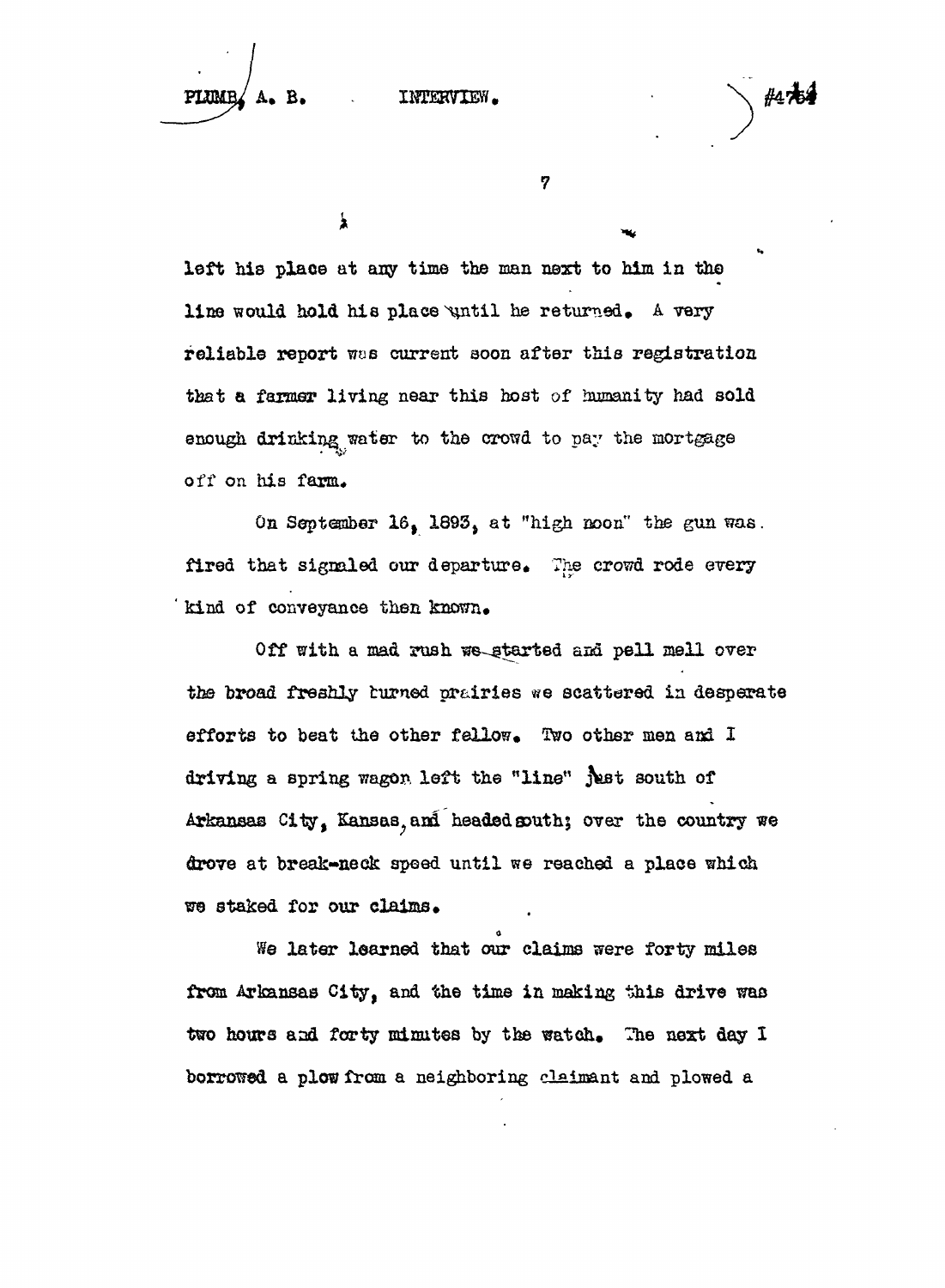**fc** 8

furrow around my claim. Soon afterward one of my companions in the race who had a claim adjoining mine, and I began the erection of a sod house which we built across the line of our claims - one room of the house being on his

claim and the other on mine; thus we lived for some time.

Our first three crop years were dismal failures; some of the settlers starved out the first year or two and left their claims never to return, but the most sturdy and determined stayed on and endured every hardship and privation through this succession of dry years. One fall I went to the Arkansas River bottom where some corn had been raised and husked corn for three cents par bushel and thereby accumulated a "grub-stake" and returned to my claim.

Prairie chicken were plentiful in many parts of the new country which afforded us wild meat occasionally.

On one aecasion when hunting with my neighbor claimant or "pardaer" as I usually called him (who occupied one room of the house) we ran across a badger that darted into a hold in the ground, and since my "pardner" and I had helped dig so many wells over the country and had good tools to dig with we decided to dig "Mr. Badger" out and see a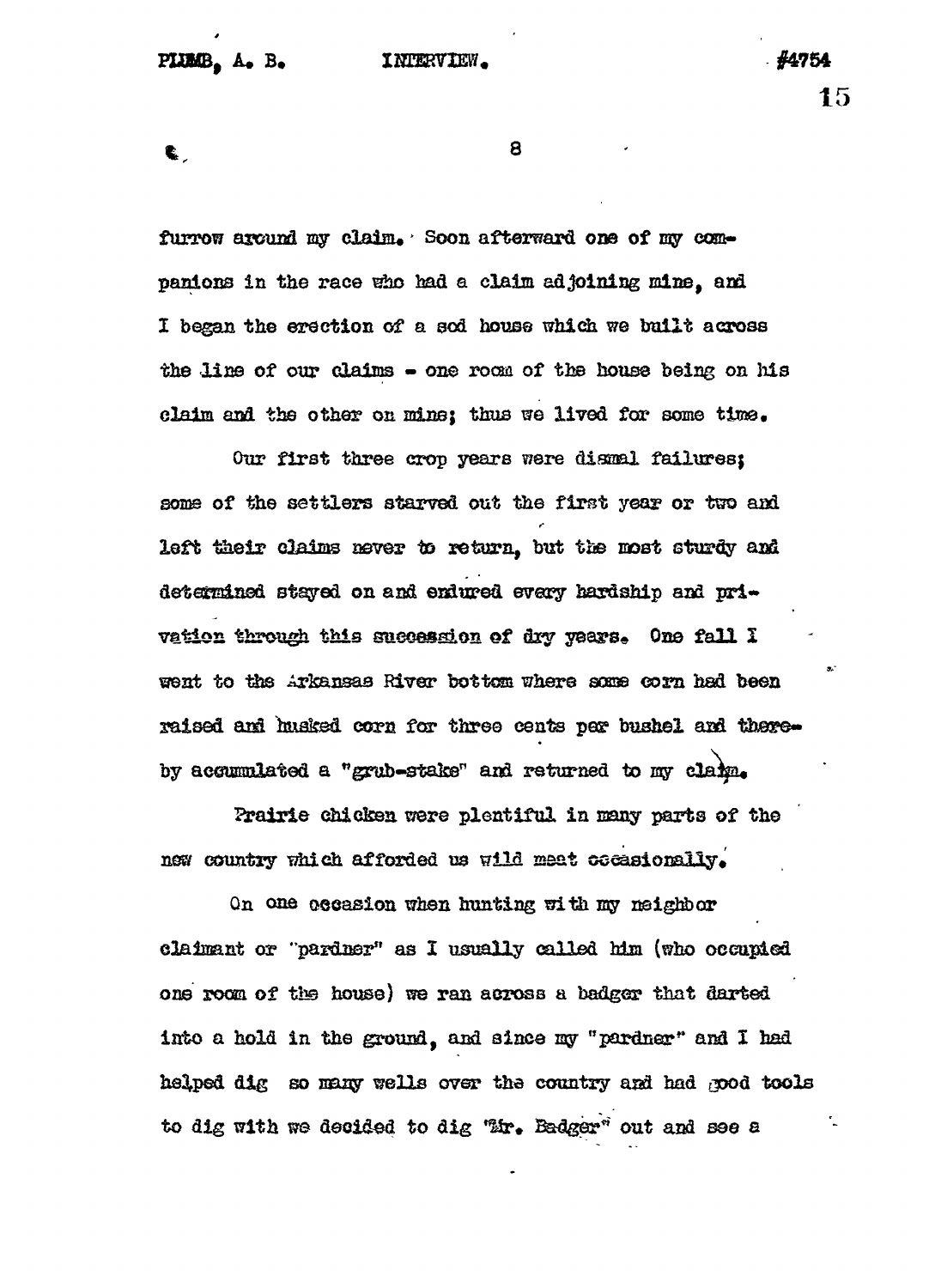#475416

fight between him and a big bull dog which our neighbor owned. When we got the badger out he looked so fat and nice that we dressed him and carefully cooked him until he was nice and tender, and a more delicious meat was hard to find than that tadger after he was dressed and cooked.

The first winter on our claims we hauled wheat straw from Kansas to feed our stock through the winter. No feed was in the country except what was hauled in.

After the dry years came and tried our mettle. we were blessed with more abundant rainfall and  $\epsilon$  ood crops and we prospered and improved our claims and the country in every way.

In 1846, the communities began to build school liouses aM improve roads asd later church houses wers erected here and there over the country. Previous to the erection of church houses. Church services and Sunday school were held under brush or straw arbors or in private homes.

For several years after 1896, abundant crops resulted in more prosperous times in the new country and

答